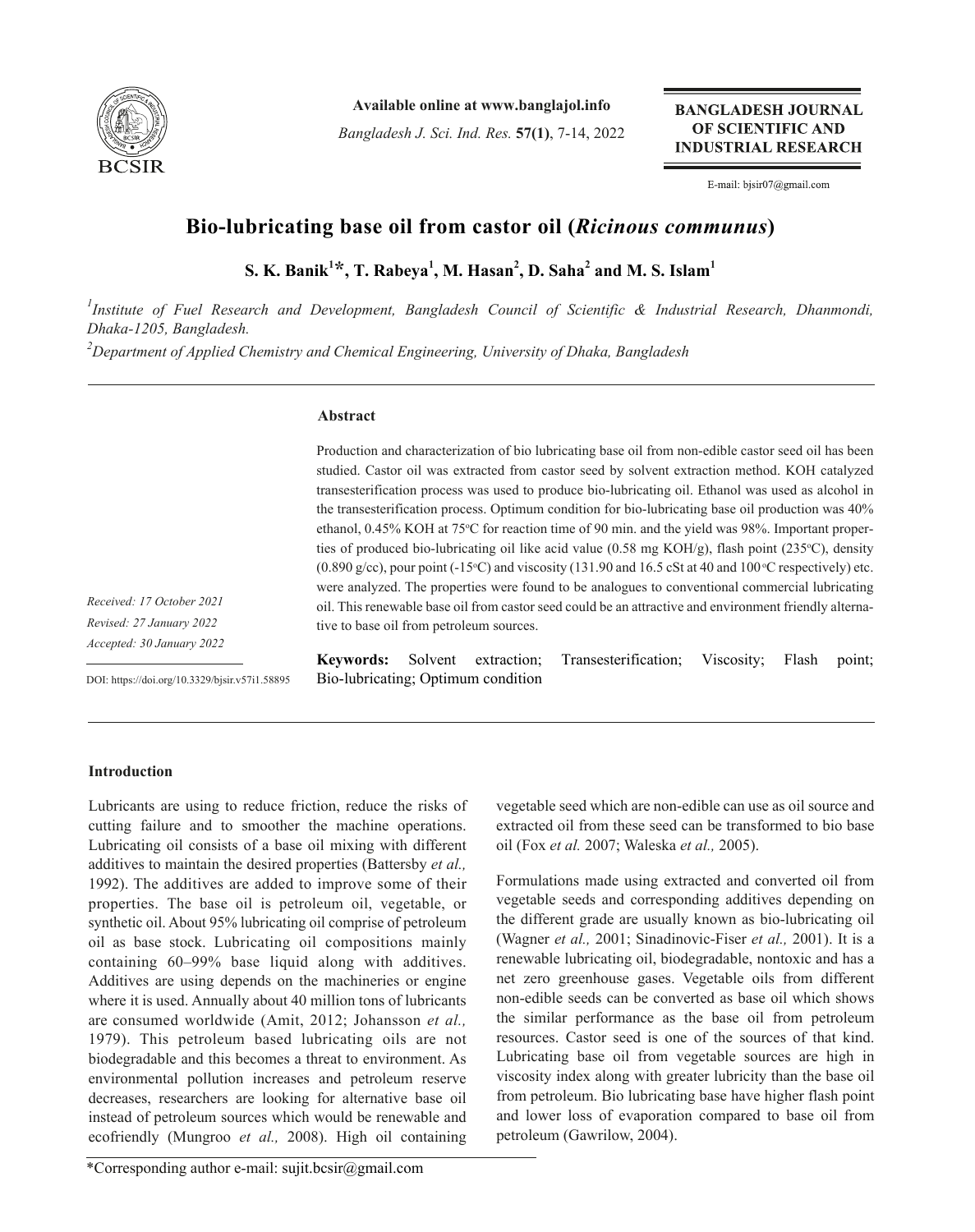Vegetable oil structure contains polar groups in long chains of fatty acids and because of these properties hydrodynamic lube oil could be prepared from bio base oil (Mobarak *et al*., 2014; Adhvaryu *et al.,* 2002).

Castor plants are available in Bangladesh and can grow on barren lands. The castor seeds contain 40-60% oil, compared to different non-edible seeds it is much higher oil content e.g., pithraj (40-45%), rubber seeds (38.9%), karanja seeds (31.8%) and others (Gui *et al*., 2008; Banik *et al*., 2015). Triglycerides in castor oil is high mainly ricinolein (Jumat *et al.,* 2010). Since there is no reserve or source of petroleum-based lubricant in Bangladesh, bio-lubricating oil from castor oil is an alternative to petroleum based lubricating oil which can save a lot of foreign currency. Hence the objectives of the research were preparation of bio-lubricant base oil from castor oil and optimization of the process, determination of functional groups in castor oil and produced bio-lubricating base oil, comparison of the physicochemical properties of produced bio-lubricating base oil and commercial lubricating oil.

#### **Materials and methods**

### *Sample preparation and extraction of oil*

The castor bean sample contained some dirt and foreign materials which were separated by hand picking. Then the cleaned beans were sun dried in open air until the casing splits. Then the beans were further oven dried at  $60^{\circ}$ C for 7 h to make the weight constant. The seeds have grinded to powder using mortar and pestle. The grinded powder coarse have been separated ones and those were again grinded for homogenization of the powder. Extraction of oil from the powder was carried out using petroleum ether as solvent in a Soxhlet apparatus.

### *Production of bio-lubricating oil*

Bio-lubricating oil was produced by based catalyzed transesterification process. At first, required amount of KOH catalyst was properly dissolved in ethanol using standard agitator. The potassium ethoxide solution was preheated to  $60-65$ °C in a round bottom flask equipped using a condenser and magnetic stirrer with it. The



**Fig. 1. Flow diagram of bio-lubricating base oil production from castor oil**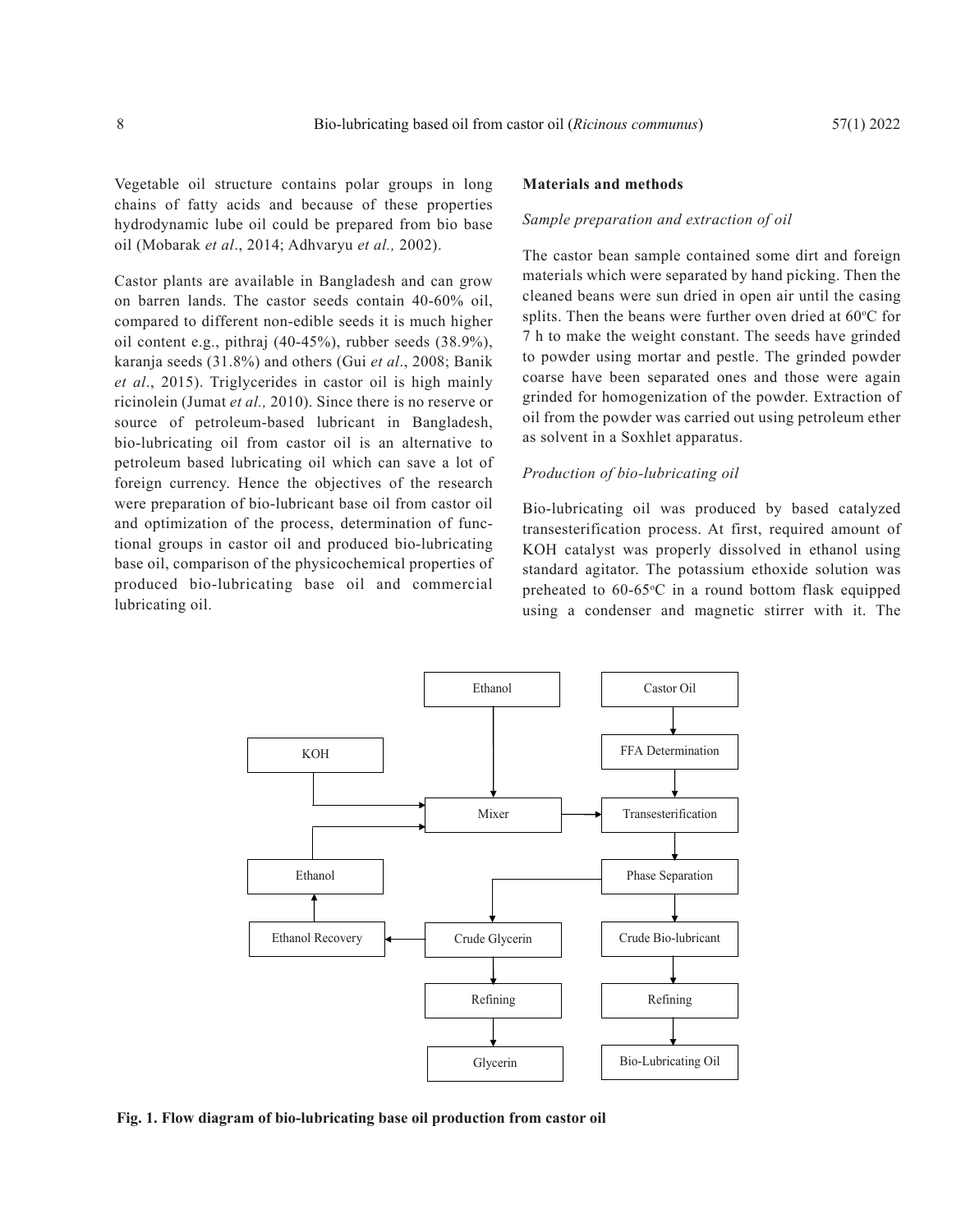pretreated oil was then added to the potassium ethoxide solution, and the system was made airtight to prevent the loss of ethanol. The reaction mixture was kept at 75°C and the reaction was carried out from 1-2 h. While reaction has completed, ethyl ester has been separated using separating funnel from the mixture where two layers were formed, in the top layer bio-lubricating oil and glycerin was in the bottom layer. Bio-lubricating oil was obtained after withdrawing the glycerin layer. Fig. 1 represents the flow diagram of bio-lubricating oil production. Using hot water spray from the top lubricating base oil was washed. After settling down the product vacuum evaporator was used at 80°C to dry out. After drying, the pure bio base oil product was obtained.

### **Results and discussions**

#### *Characteristics of castor oil*

Characteristics of raw castor oil and produced bio-lubricating oil are presented in Table-I, where all the parameters were determined by following standard methods of ASTM and IP. Table-II compares the common lubricating oil characteristics of produced bio-lubricating oil with the commercial lubricating oil. These results shows that the properties of produced bio lubricating base oil would be a better alternative to commercial petroleum based lub base oil.

| Parameter                              | Method                      | Result    |
|----------------------------------------|-----------------------------|-----------|
| Density at $15^{\circ}$ C, g/cc        | $IP-160/57$                 | 0.9644    |
| Kinematic viscosity at 40°C, cSt       | ASTM-D 445-65               | 252       |
| Kinematic viscosity at 100°C, cSt      | ASTM-D 445-65               | 19        |
| Acid value, mg KOH/g                   | $IP-1/58$                   | 2.62      |
| Carbon residue, % (w/w)                | ASTM-D 189-65               | 0.05      |
| Ash content, $\%$ (w/w)                | ASTM-D 482-63               | 0.02      |
| Water content, $\frac{\%}{\mathrm{V}}$ | $IP-74/57$                  | 0.025     |
| Flash point, °C                        | <b>ASTM-D 93-62</b>         | 225       |
| Pour point, °C                         | <b>ASTM-D 97-57</b>         | $-13$     |
| Cloud point, °C                        | <b>ASTM-D 93-55</b>         | $-10$     |
| Color index                            | <b>ASTM &amp; DIN 51900</b> | Amber     |
| Sulfur content, $\%$ (w/w)             | ASTM-D 129-63               | 0.04      |
| Cetane number<br>Corrosion             | ASTM-D 613-86<br>IP 154/59  | 42<br>Nil |

## **Table I. Characteristics of castor oil**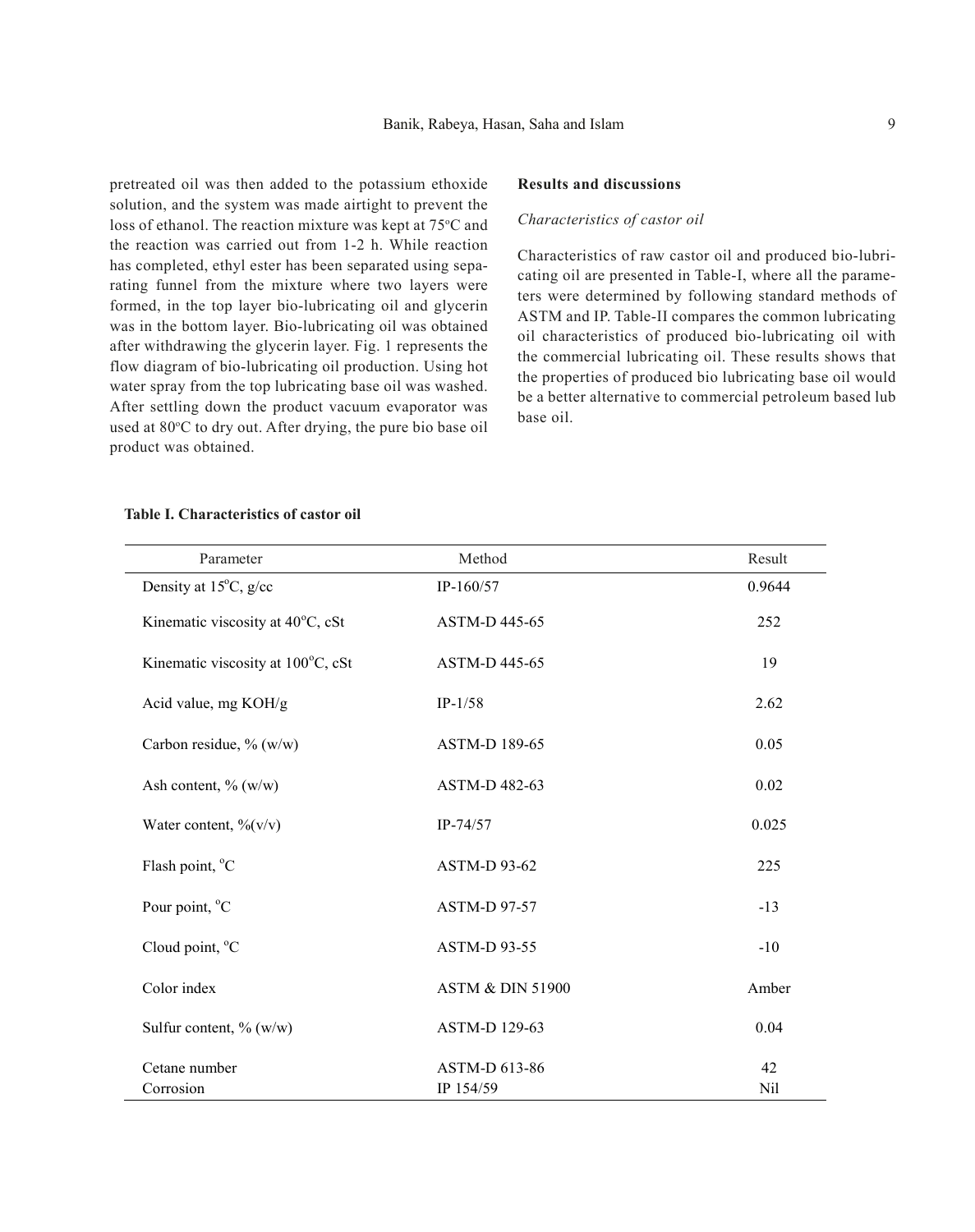| Parameter                          | Produced bio - lubricating oil | Commercial lubricating oil |
|------------------------------------|--------------------------------|----------------------------|
| Density at 15 °C, g/cc             | 0.890                          | 0.8942                     |
| Kinematic viscosity at 40 °C, cSt  | 131.90                         | 105.10                     |
| Kinematic viscosity at 100 °C, cSt | 16.5                           | 13.64                      |
| Acid value, mg KOH/g               | 0.58                           | 0.34                       |
| Carbon residue, % (w/w)            | 0.83                           | 0.21                       |
| Ash content, % (w/w)               | Nil                            | Nil                        |
| Water content,% (v/v)              | Nil                            | Nil                        |
| Flash point, °C                    | 235                            | 230                        |
| Sulfur content, $\%$ (w/w)         | 0.002                          | 0.001                      |
| Corrosion                          | Nil                            | Nil                        |
| Pour point, °C                     | $-15$                          | $-10$                      |

#### **Table II. Comparison of properties of bio-lubricating base oil and commercial lubricating oil**

# *Effect of ethanol addition on bio-lubricant base oil yield*

Ethanol addition to oil with the constant KOH concentration and at fixed temperature has significant effect to the yield. Bio-lubricating base oil yield was increased with the ethanol addition to the reaction up to 40% and the highest yield of bio lubricating base oil was 95% (Fig. 2). When more than 40% ethanol was added the yield started to decrease may be because of reaction was reached at equilibrium state. Highest 95% yield was achieved when the constant KOH concentration was 1 % and reaction temperature was 75°C.

# *Effect of variation of catalyst concentration on bio-lubricant base oil yield*

The effect of catalyst KOH on the lubricant base oil yield was studied at the reaction temperature of 75°C and kept the optimized ethanol addition in the reaction of 40%. KOH concentration was varied from 0.15-0.75% of oil taken in the reaction. Maximum yield was found at 0.45% of KOH concentration (Fig. 3). More than 0.45 % of KOH addition decreased the yield because of the soap formation. This result also was supported by other study (Dorado *et al.*, 2004).

### *Effect of variation of temperature*

To get optimum reaction temperature, catalyst and ethanol concentration were fixed constant at 0.45% and 40% respectively and reaction temperature was varied. Fig. 4 shows that maximum yield was obtained at  $75^{\circ}$ C. When the reaction temperature increased more than  $75^{\circ}$ C, the yield was started to decrease, because at above the ethanol boiling temperature it could be separated from the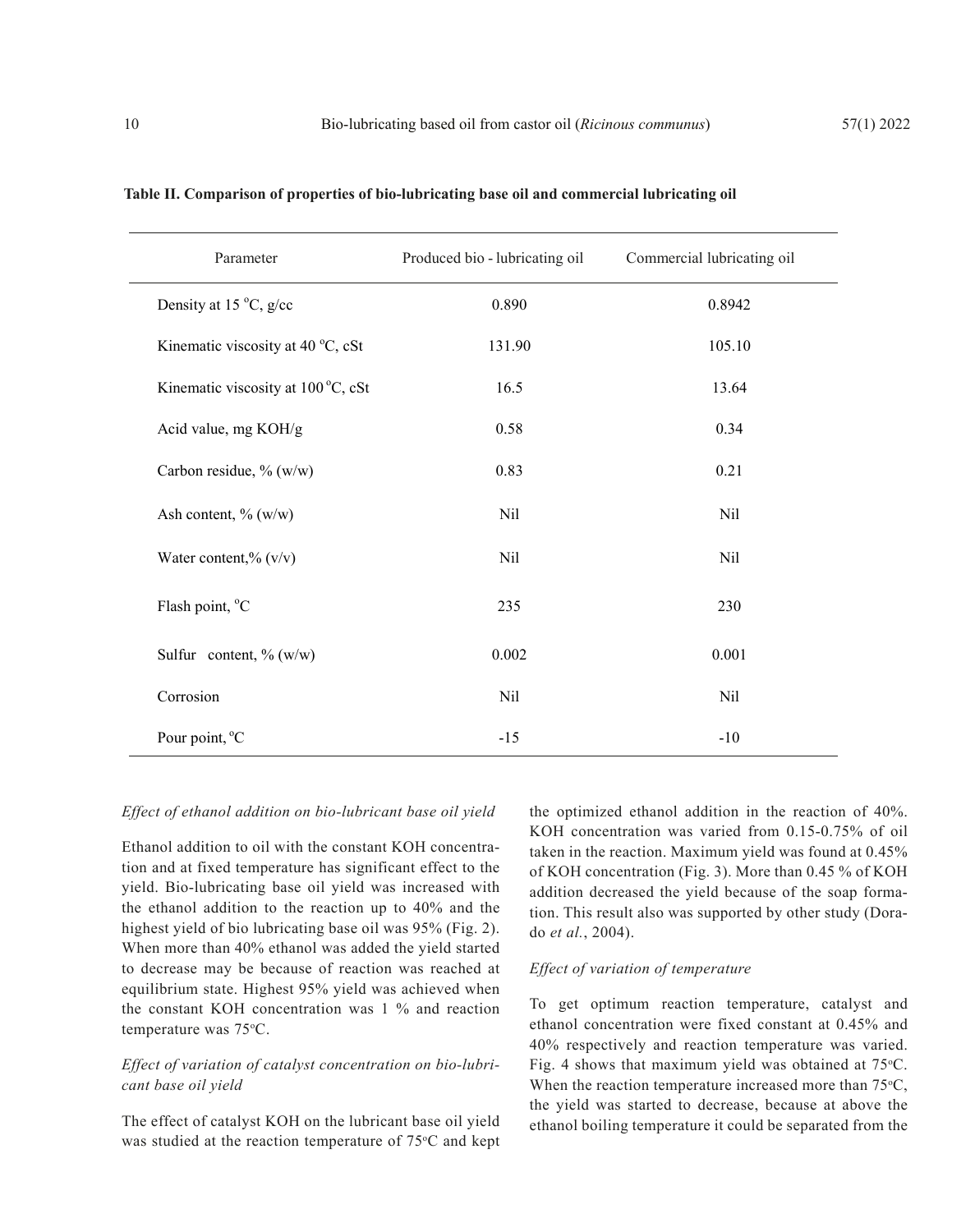

**Fig. 2. Effect of ethanol percent on bio-lubricating base oil yield**



**Fig. 3. Effect of catalyst concentration on bio-lubricating base oil yield**



**Fig. 4. Effect of temperature on bio-lubricating base oil yield**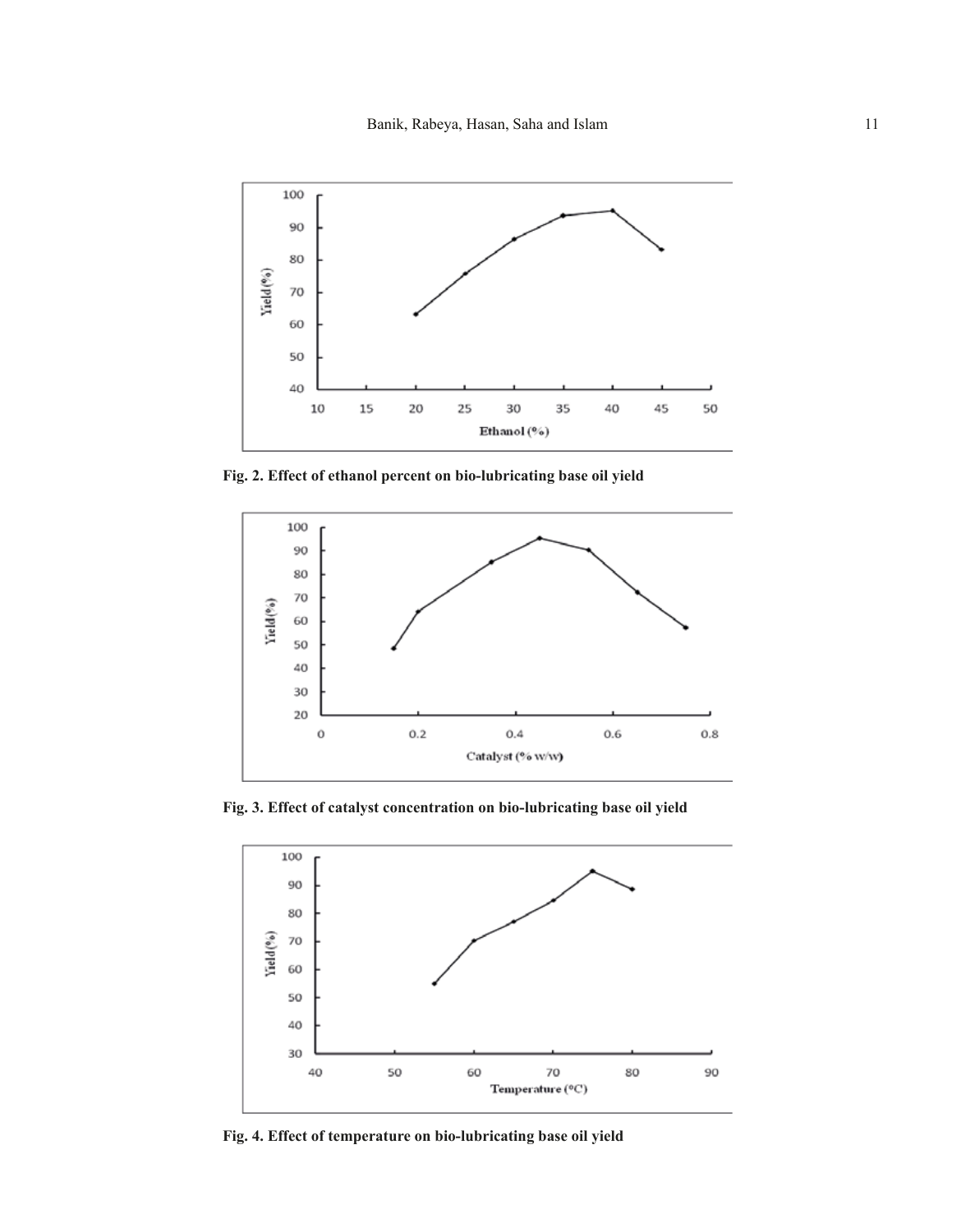

**Fig. 5. Effect of reaction time on bio-lubricating base oil yield**



**Fig. 6. FTIR spectra of bio-lubricating base oil**

reaction mixture and started saponification instead of alcoholysis. Similar results also found in other studies (Dorado *et al.*, 2004).

# *Effect of reaction time to bio lubricant base oil yield*

The variation of reaction time was studied maintaining the constant ethanol addition of 40%, KOH concentration  $0.45\%$  and reaction temperature of  $75\textdegree C$ . Reaction time up to 90 min the product yield was increased and then started

to decrease. Fig. 5 shows that the highest yield with 90 min reaction time was around 95%. Reaction time more than 90 min decreased the yield because of equilibrium shifts to reverse direction (Mayo *et al.,* 2003).

# *Functional group identification of bio-lubricating oil*

FTIR (Shimadzu FTIR 8400S spectrophotometer) spectrum of produced bio lubricating base oil was shown in Fig. 6. Functional group was determined from this figure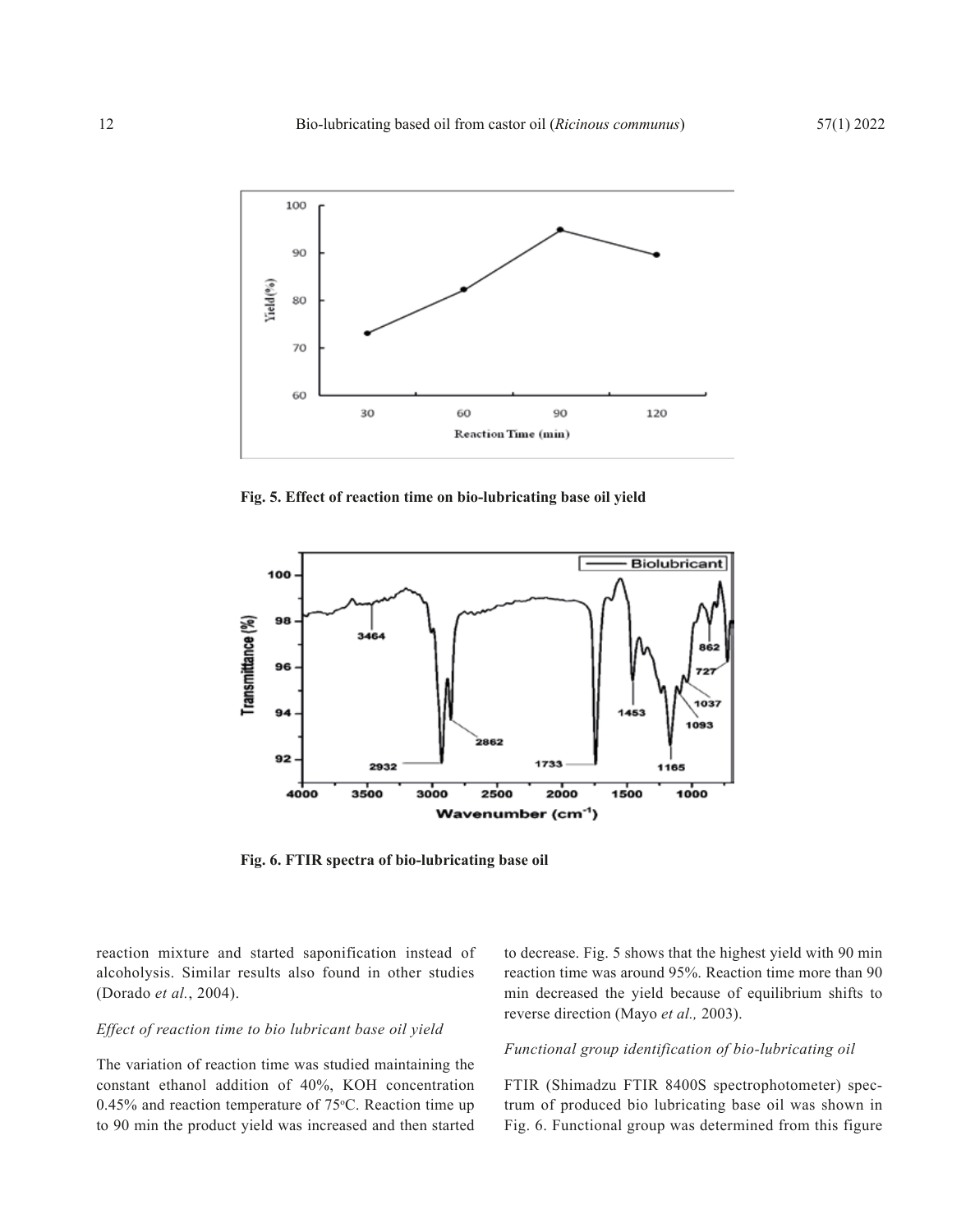recorded from 4000-700 cm-1 range with the resolution of 2 cm-1 and 30 scans. The main peaks were found in 1733.68 cm-1, 2862 cm-1 and 2932.06 cm-1 region. FTIR spectroscopic results shows that the leading functional groups of bio-lubricating oil are because of ester  $(C=O)$ absorption and alkanes (C-H) which appear at 1733.68 cm-1 and 2800-3000 cm-1 region respectively (Mayo *et al.,* 2003).

# *Optimum condition of bio-lubricating base oil produced from castor oil*

The best situations for bio-lubricating oil production from castor oil was 40% of ethanol addition to the oil; catalyst (KOH) concentration was 0.45% and the time of reaction 90 min. at the reaction temperature of  $75^{\circ}$ C with adequate stirring rate. The optimum yield was 95% and after washing yield was 98%.

# **Conclusion**

Rapid depletion of fossil oil reserve and growing environmental pollution from excessive mineral oil use, non-edible vegetable oil would be considered as new resources for bio- lubricating oil production. Bio-lubricating base oil by transesterification of non-edible vegetable oil is superior to synthetic lubricating oil. Ethanol used in the reaction is a product from agriculture, renewable and less objectionable to environment. Transesterification of castor oil yields about 98% bio-lubricating base oil after washing. The optimum condition for transesterification of castor oil is 40% ethanol, 0.45% KOH at 75°C for 90 min. Lubricating oil properties are also comparable to commercially available lubricating oil. As Bangladesh has no of petroleum source, this type of renewable lubricant can help to meet our increasing demand of lubricating oil and can help to reduce environment pollution.

# **References**

- Adhvaryu A and Erhan SZ (2002), Epoxidized soybean oil as a potential source of high-temperature lubricants, *Ind. Crops Prod.* **15:** 247-254. DOI: org/10.1016/S0926-6690(01)00120-0
- Amit KJ and Amit S (2012), Research Approach & Prospects of Non-Edible Vegetable Oil as a Potential

Resource for Biolubricant - A Review, *J. Adv. Eng. Appl. Sci.* **1**(1): 23-32*.*

- Banik SK, Rouf MA, Khanam M, Islam MS, Rabeya T, Afrose F and Saha D (2015), Production of biodiesel from Pithraj (Aphanamixis polystachya) seed oil, *Bangladesh J. Sci. Ind. Res.* **50**(2): 135-142. DOI: org/10.3329/bjsir.v50i2.24354
- Battersby NS, Pack SE and Watkinson RJ (1992), A correlation between the biodegradability of oil products in the CEC L-33-T-82 and modified sturm tests, *Chemosphere.* **24:** 1989-2000. DOI: org/10. 1016/0045-6535(92)90247-O
- Dorado MP, Ballesteros E, Lopez FJ and Mittelbach M (2004), Optimization of alkali-catalyzed transesterification of Brassica carinata oil for biodiesel production, *Energ. Fuel.* **18**(1): 77-83. DOI: org/10.1021/ef0340110
- Gui MM, Lee KT and Bhatia S (2008), Feasibility of edible oil and vs non-edible oil vs waste edible oil as bio-diesel feed stock, *Energy.* **33:** 1646-53. DOI: org/10.1016/j.energy.2008.06.002
- Gawrilow I (2004), Vegetable oil usage in lubricants, *Inform.* **15:** 702-705.
- Fox N and Stachowiak G (2007), Vegetable oil-based lubricants-a review of oxidation, *Tribol. Int.* **40:**  1035-1046. DOI: org/10.1016/ j.triboint. 2006. 10.001
- Johansson LE and Lundin ST (1979), Copper catalysts in the selective hydrogenation of soybean and rapeseed oils: I. the activity of the copper chromite catalyst, *J. Am. Oil Chem. Soc.* **56:** 974-980.
- Jumat S and Nadia S (2010), Chemical modification of oleic acid oil for biolubricant industrial applications, *Aust. J. Basic & Appl. Sci.* **4**(7): 1999-2003.
- Mayo DW, Miller FA and Hannah RW (2003), Spectra of Carbonyl Compounds of All Kinds (Factors Affecting Carbonyl Group Frequencies); Course Notes on the Interpretation of Infrared and Raman Spectra, Chapter 7, John Wiley & Sons, Inc. pp 179-204.